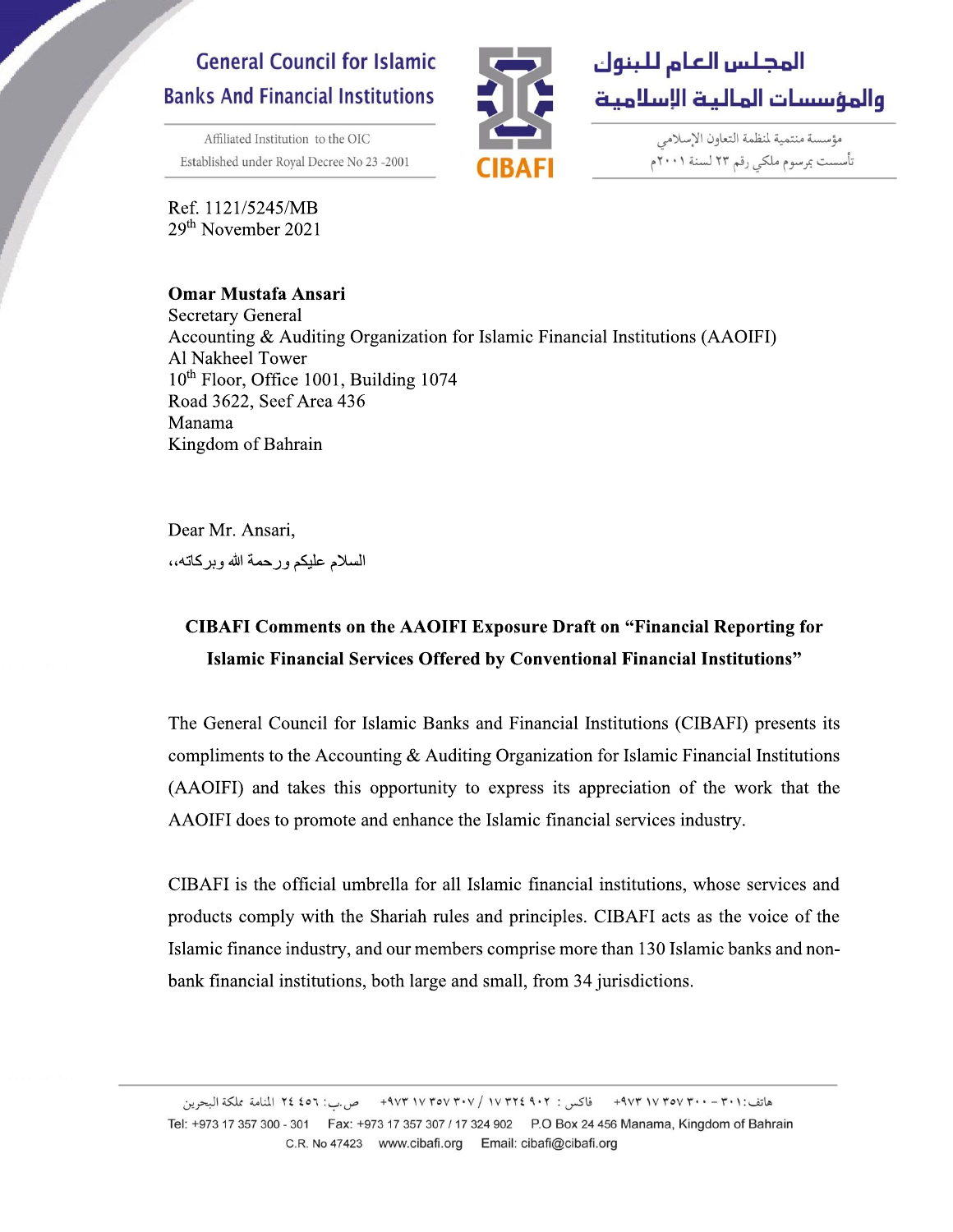We welcome this opportunity to offer our comments and recommendations on the AAOIFI exposure draft (ED) on the revised FAS 18: "Financial Reporting for Islamic Financial Services Offered by Conventional Financial Institutions". The comments contained in this letter represent the views of the CIBAFI Secretariat and feedback received from our members.

First: the ED, in para 4, provides several definitions of terms used in the standard. One definition, in para 4 (a), sets the scope of the conventional institutions to which it applies. These include capital markets institutions, and we consider that this is, at least at present, too broad an extension of scope. Many capital markets institutions, for example brokers or financial advisers, function as intermediaries, and the Islamic financial services they offer - for example dealing on behalf of clients wishing to invest in Sukuk – would not be readily susceptible to this accounting treatment. Furthermore, AAOIFI does not have (yet) a set of accounting standards for such activities which could appropriately be applied.

Also, in para 4 (b), the ED defines "Islamic finance window". In this definition, a reference is made to the term "virtual entity" as one of the natures of the Islamic finance window. Paragraph BC6 makes clear that this terminology was much debated, and we consider that it remains unclear. It is unclear whether it refers to services provided solely through a digital platform and services provided (even if physically) without there being a single organisational entity (e.g., an Islamic banking division) responsible for them. It is recommended to consider alternative terminology or to explain the term in the main body of the standard.

**Second:** in para 5, the ED highlights the financial reporting models for Islamic finance windows. A conventional financial institution having an Islamic finance window will need to opt for one of these models. It is recommended to provide further guidance to identify which of the models is most suitable for the conventional bank to choose.